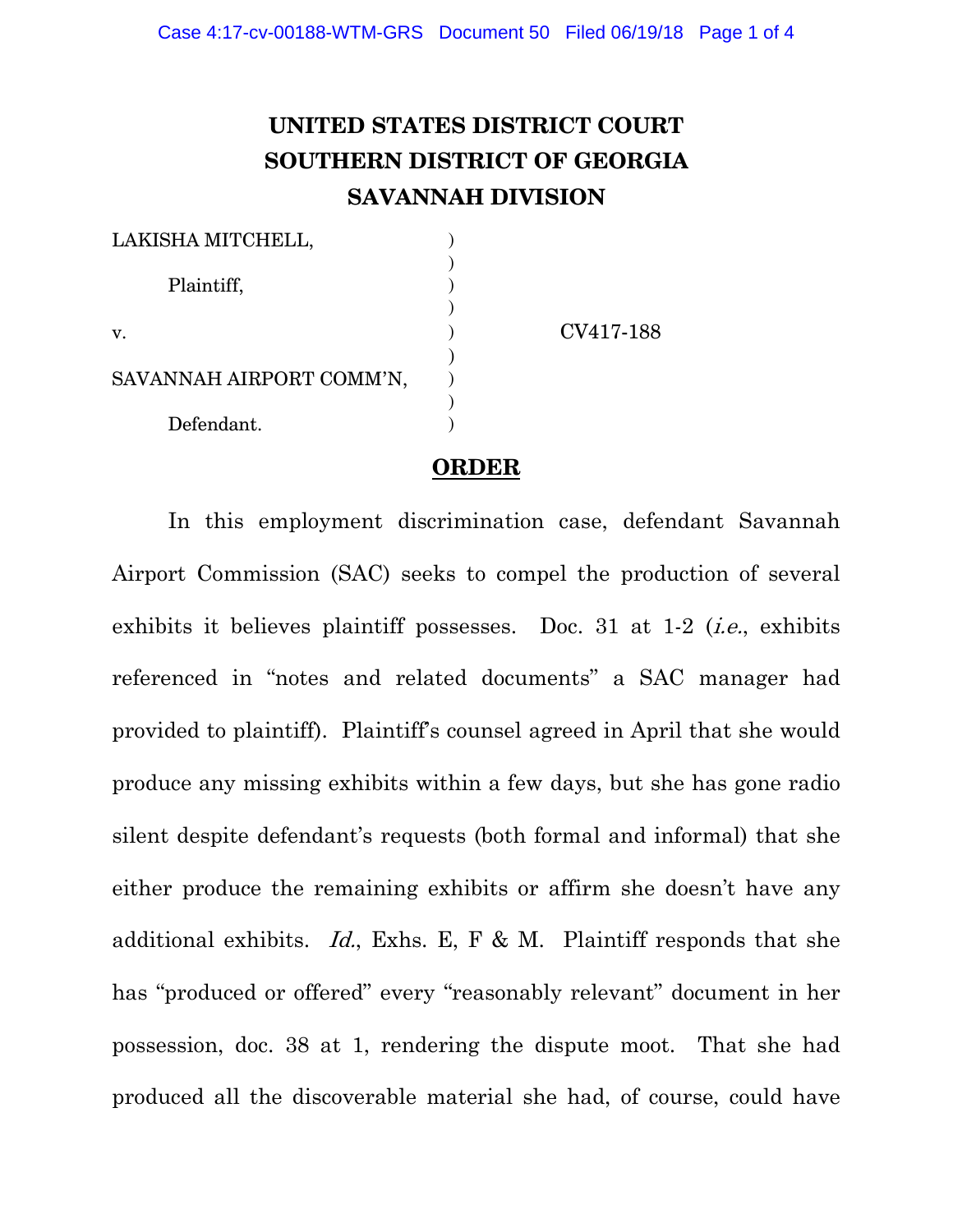been communicated to defense counsel long before plaintiff filed her opposition brief. That sort of forthright candor would have enabled defendant to request a privilege log be prepared of all the documents plaintiff believed ought not be produced.

Defendant served plaintiff with supplemental discovery requests to suss out the missing exhibits issue, which have gone unanswered. Doc. 31 at 3; see id., Exhs. D, E, H, I & J. It also served supplemental discovery requests to investigate some of plaintiff's litigation theories, which have similarly gone unanswered. *Id.*, Exh. G. Plaintiff argues that she "is in compliance with discovery," doc. 38 at 4, but does not dispute that she has not actually responded (either formally or informally) to those supplemental discovery requests.<sup>1</sup> Indeed, she is

 $\overline{a}$ 

<span id="page-1-0"></span> $1$  Oddly, plaintiff appears to list her objections to the requests within the body of her opposition brief. Doc. 38 at 4-5. That is not how discovery works in this Court. Counsel do not receive discovery requests, watch the clock run down on the deadline, ignore all inquiries about the status of their answers, and then tell the Court what they think about those requests in their opposition papers.

Further, though defendant does not make the argument, it bears noting that failure to raise objections in a timely response waives them.

Rule 33(b)(4) of the Federal Rules of Civil Procedure provides that *"[a]ny* ground [for an objection to an interrogatory] not stated in a timely objection [*i.e.*, thirty days] is waived unless the court, for good cause, excuses the failure" (emphasis added). Rule 34 contains a similar requirement that objections to requests for production be timely and stated with reasons, and the Advisory Committee Notes to the 1970 Amendment state that this subdivision "is essentially the same as that in Rule 33 . . . ." Thus, as a general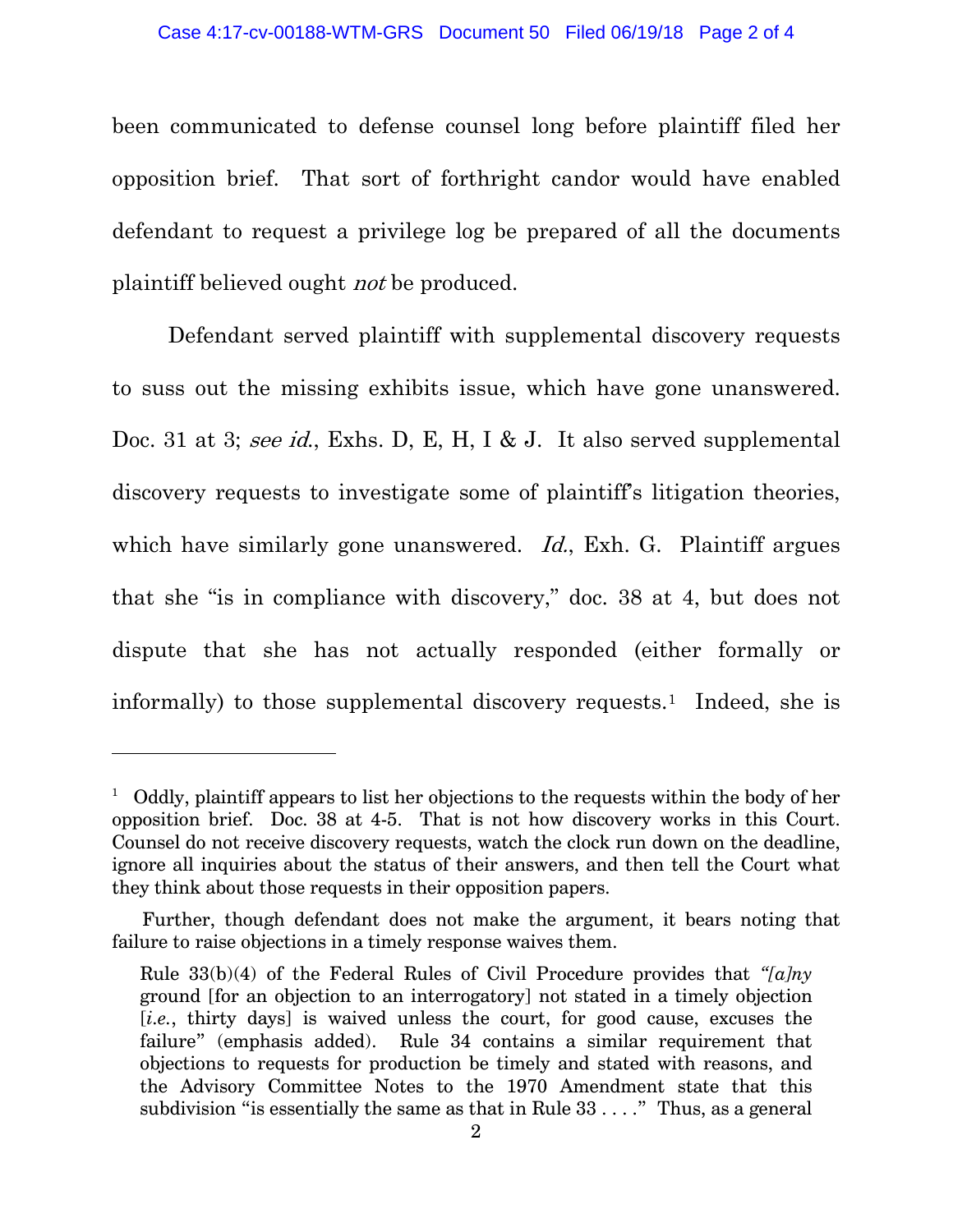still bogged down in document review, trudging through the "50,000 documents" timely produced by defendant in response to her own discovery requests. Doc. 38 at 6. Thus ensues her request to reopen discovery so that she has time to fully investigate her own case  $(e.g.,)$ reviewing those documents and deposing a witness), with no mention of defendant's impaired ability to fully mount a defense<sup>[2](#page-2-0)</sup> and nary a peep about why it took her more than a month after the close of discovery to realize she needed more time. Doc. 32; see also docs. 41 & 43 (amended/supplemented motions). Put simply, time was ticking and

 $\overline{a}$ 

rule, when a party fails to timely object to interrogatories, production requests, or other discovery efforts, the objections are deemed waived. *See In re United States,* 864 F.2d 1153, 1156 (5th Cir.1989). This is so even though a party had an objection to make. *See Jaffe v. Grant,* 793 F.2d 1182, 1190 n. 6 (11th Cir. 1986) (objection based on Fifth Amendment waived by failure to timely assert such privilege in response to discovery); *Peat, Marwick, Mitchell & Co. v. West,* 748 F.2d 540, 542 (10th Cir. 1984) (same as to work product).

*Deforest v. Johnny Chisholm Glob. Events, LLC*, 2009 WL 1660137 at \*4 (N.D. Fla. June 15, 2009).

<span id="page-2-0"></span><sup>2</sup> After all, plaintiff filed her motion less than 24 hours before defendant filed its motion for summary judgment. *See, e.g., Sweet v. Lockheed Martin Corp.*, 2009 WL 10664952 at \*3 (N.D. Ga. Aug. 21, 2009) (denying plaintiff's request to reopen discovery filed one day before defendant's motion for summary judgment because "[r]eopening discovery so Plaintiff could take additional depositions would result in additional costs and fees for Defendant relating to the taking of the depositions, and might create a need for Defendant to make revisions to its summary judgment motion and supporting documentation, causing additional expense to Defendant and creating delay in consideration of the motion by the court."), cited in doc. 38 at 4-5. This case has been progressing, regardless of whether plaintiff has been asleep at the wheel.